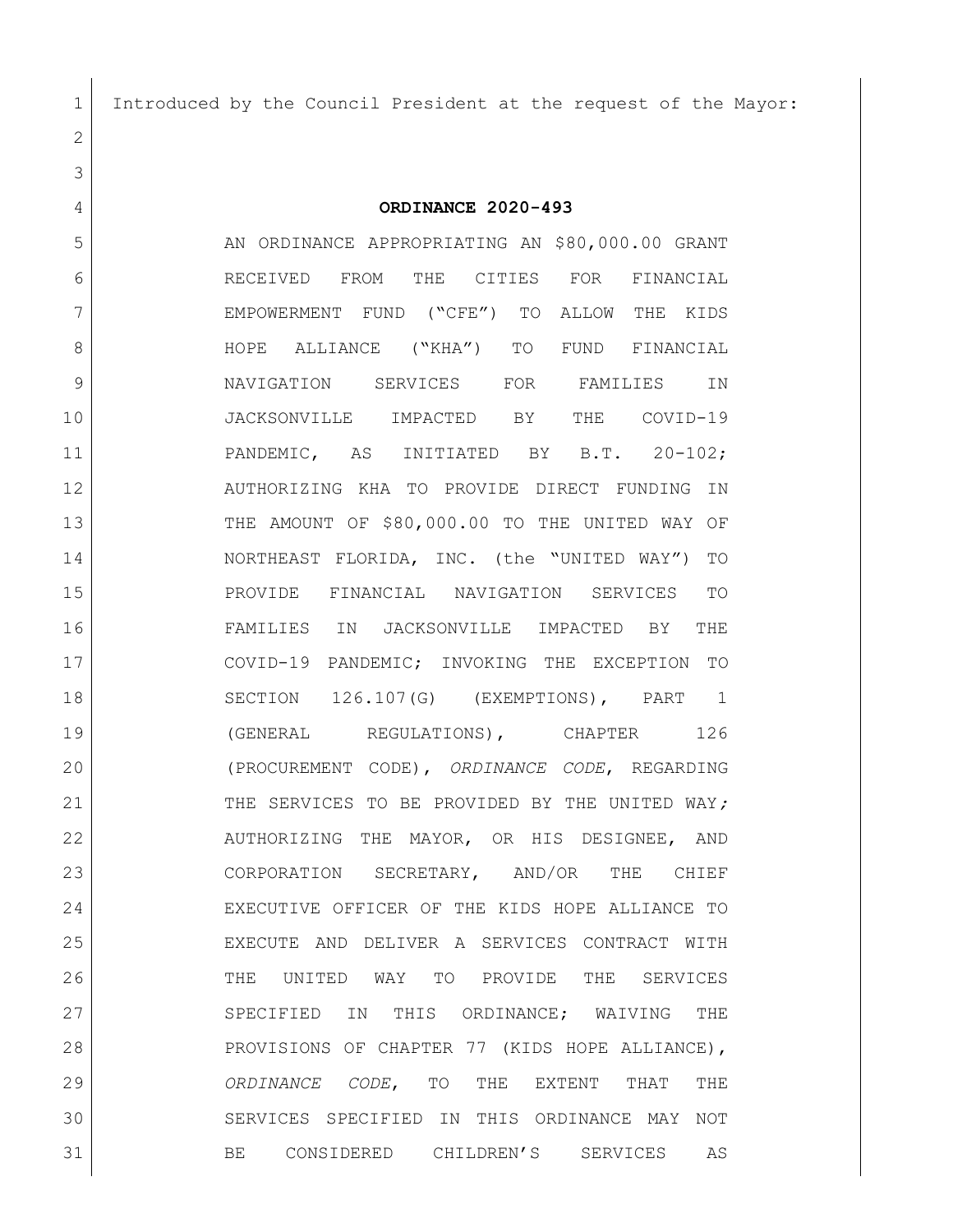CONTEMPLATED BY CHAPTER 77; WAIVING THE 2 REQUIREMENTS OF CHAPTER 77 (KIDS HOPE ALLIANCE), SECTION 77.111(a) (PROVIDER CONTRACTS), *ORDINANCE CODE*, TO EXEMPT THE SERVICES TO BE PROVIDED BY THE UNITED WAY FROM COMPETITIVE PROCUREMENT; PROVIDING AN 7 EFFECTIVE DATE. **BE IT ORDAINED** by the Council of the City of Jacksonville: **Section 1. Appropriation.** For the 2019-2020 fiscal year, within the City's budget, there are hereby appropriated the indicated sum(s) from the account(s) listed in subsection (a) to 13 the account(s) listed in subsection (b): (B.T. 20-102 attached hereto as **Exhibit 1** and incorporated herein by this reference) 16 (a) Appropriated from: 17 See B.T. 20-102 \$80,000.00 18 (b) Appropriated to: 19 See B.T. 20-102 \$80,000.00 20 (c) Explanation of appropriation: The funding above is a grant received from CFE to allow KHA to fund financial navigation services for families in Jacksonville impacted by the COVID-19 pandemic through a direct contract with the United Way. These services will be marketed to families of children participating in children's services programs funded by KHA. **Section 2. Purpose.** The purpose of the appropriation in this ordinance is to allow KHA to fund financial navigation services for families in Jacksonville impacted by the COVID-19

will be used to provide financial information and referrals to

pandemic through a direct contract with the United Way. The funds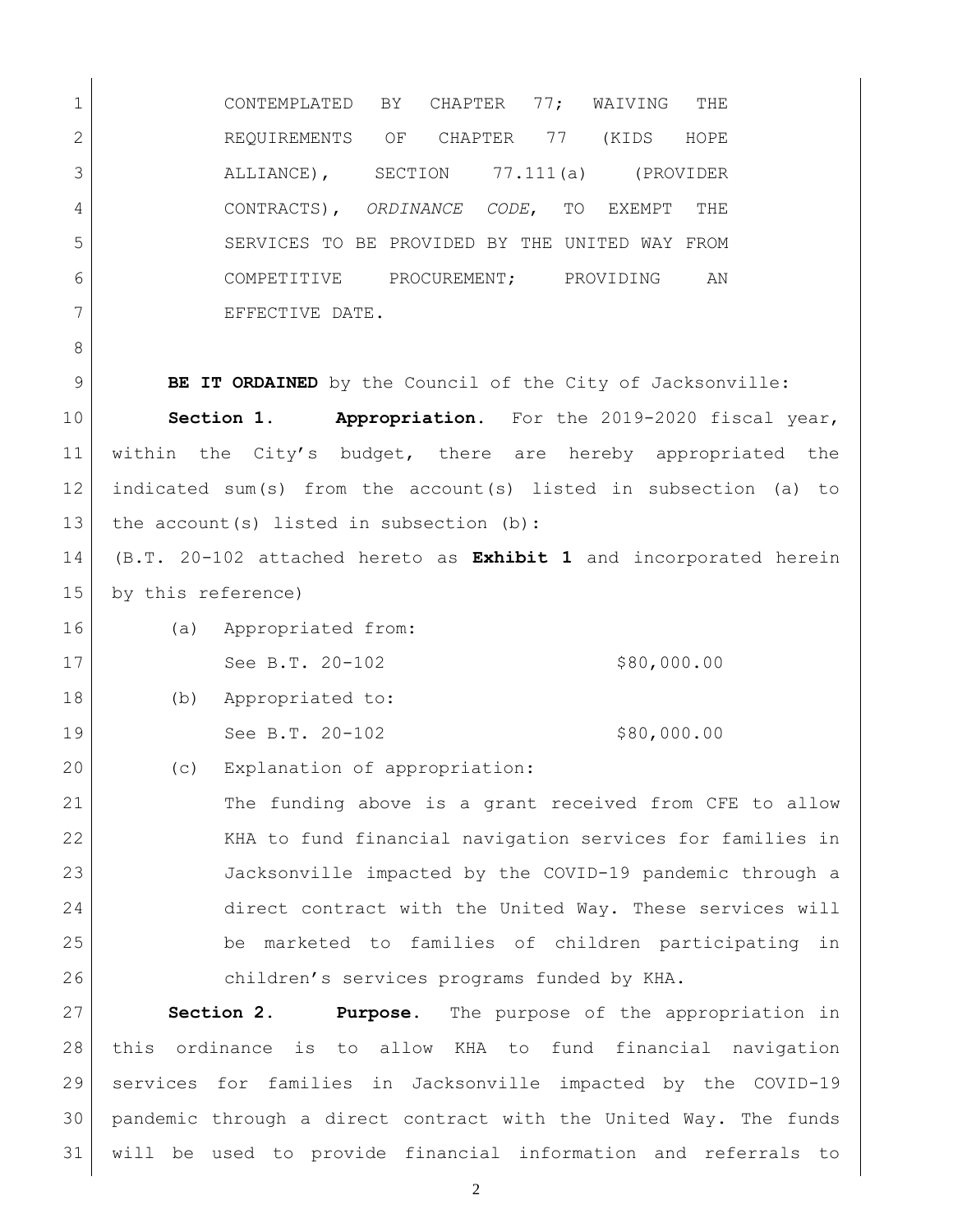families impacted by the COVID-19 pandemic and economic fallout.

 **Section 3. Invoking the exception to Section 126.107(g)(Exemptions), Part 1 (General Regulations), Chapter 126 (Procurement Code),** *Ordinance Code.* KHA is hereby authorized to directly procure services from the United Way for financial navigation services for families in Jacksonville impacted by the COVID-19 pandemic in the amount of \$80,000.00. Pursuant to Section 126.107(g)(Exemptions), Part 1 (General Regulations), Chapter 126 (Procurement Code), *Ordinance Code*, such services are exempted from competitive solicitation because the services to be provided by the United Way are being appropriated and approved in this authorizing legislation.

 **Section 4. Approval and authorization to execute.** The Mayor, or his designee, the Corporation Secretary, and/or the Chief Executive Officer ("CEO") of KHA are hereby authorized to execute and deliver a contract with the United Way for the services specified in this ordinance.

 **Section 5. Waiver of the provisions of Chapter 77 (Kids Hope Alliance),** *Ordinance Code***.** The City hereby waives the requirements of Chapter 77 (Kids Hope Alliance), *Ordinance Code*, with respect to the services funded and authorized under this ordinance to the extent that such services may not be considered children's services as contemplated by Chapter 77.

 **Section 6. Waiving the requirements of Chapter 77 (Kids Hope Alliance), Section 77.111(a)(Provider Contracts),** *Ordinance Code***.** The City hereby waives the requirements of Chapter 77 (Kids Hope Alliance), Section 77.111(a)(Provider Contracts), *Ordinance Code*, with respect to the contract approved and authorized under Section 4 of this ordinance. Section 77.111(a) requires contracts for children's services to be competitively procured by KHA via an evaluated bid process. This waiver is needed in order to allow KHA